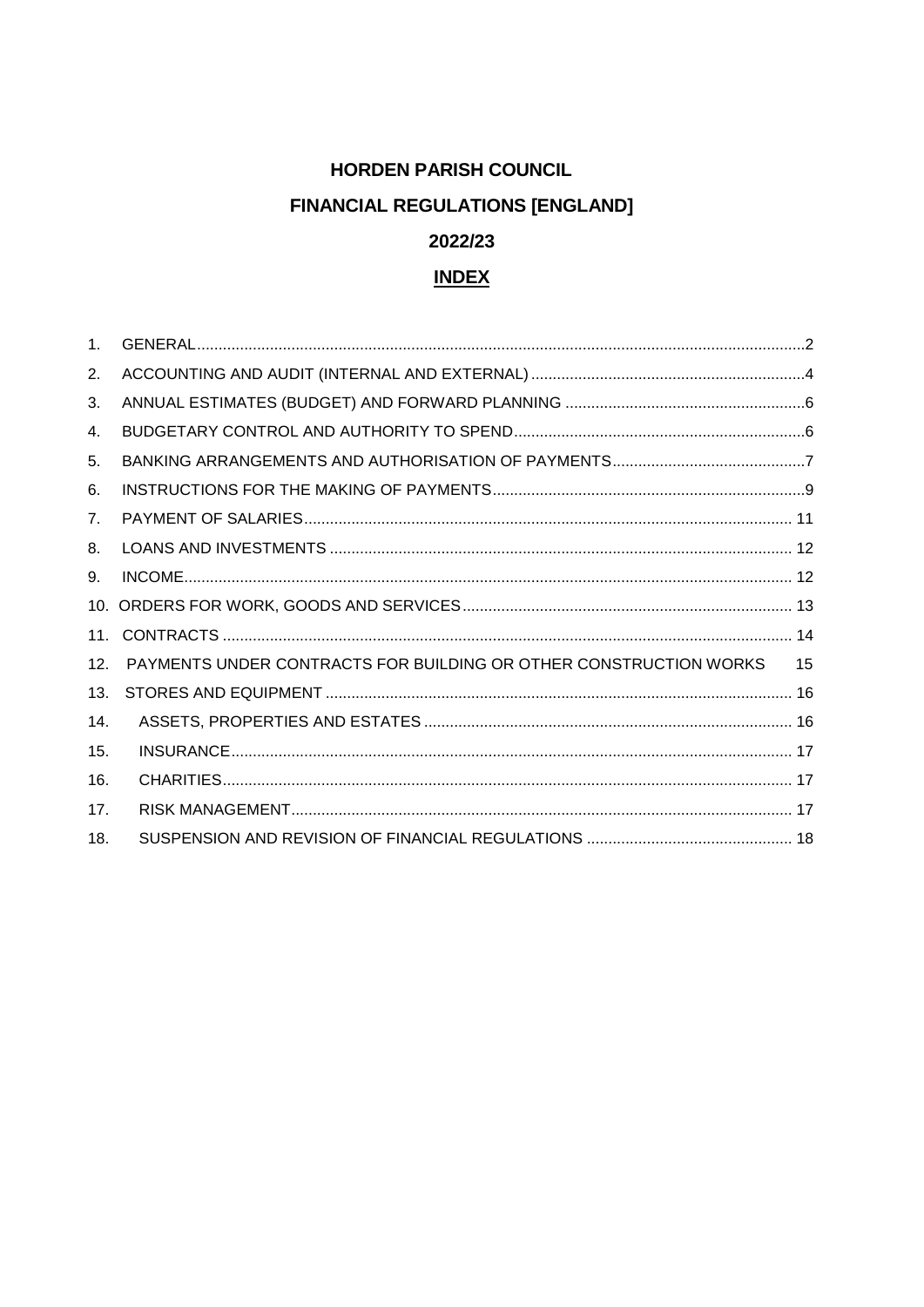These Financial Regulations were adopted by the Council at its Meeting held 12<sup>th</sup> May 2022 (HPC 22/23/011).

#### <span id="page-1-0"></span>**GENERAL**

- 1.1. These financial regulations govern the conduct of financial management by the council and may only be amended or varied by resolution of the council. Financial regulations are one of the council's three governing policy documents providing procedural guidance for members and officers. Financial regulations must be observed in conjunction with the council's standing orders and any individual financial regulations relating to contracts.
- 1.2. The council is responsible in law for ensuring that its financial management is adequate and effective and that the council has a sound system of internal control which facilitates the effective exercise of the council's functions, including arrangements for the management of risk.
- 1.3. The council's accounting control systems must include measures:
	- for the timely production of accounts;
	- that provide for the safe and efficient safeguarding of public money;
	- to prevent and detect inaccuracy and fraud; and
	- identifying the duties of officers.
- 1.4. These financial regulations demonstrate how the council meets these responsibilities and requirements.
- 1.5. At least once a year, prior to approving the Annual Governance Statement, the council must review the effectiveness of its system of internal control which shall be in accordance with proper practices.
- 1.6. Deliberate or wilful breach of these Regulations by an employee may give rise to disciplinary proceedings.
- 1.7. Members of Council are expected to follow the instructions within these Regulations and not to entice employees to breach them. Failure to follow instructions within these Regulations brings the office of councillor into disrepute.
- 1.8. The Responsible Financial Officer (RFO) holds a statutory office to be appointed by the council. The Deputy Clerk has been appointed as RFO for this council and these regulations will apply accordingly.
- 1.9. The RFO;
	- acts under the policy direction of the council;
	- administers the council's financial affairs in accordance with all Acts, Regulations and proper practices;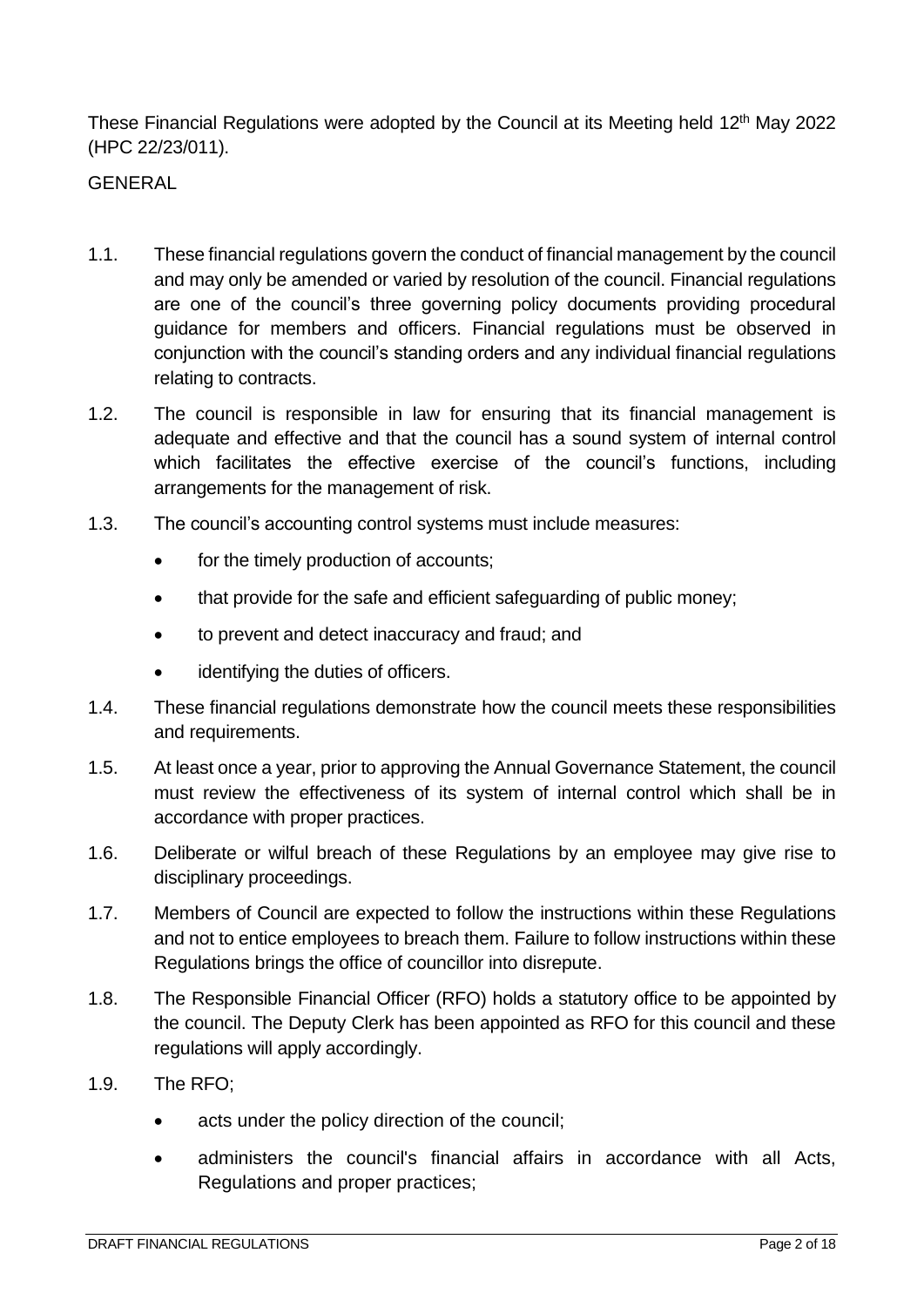- determines on behalf of the council its accounting records and accounting control systems;
- ensures the accounting control systems are observed;
- maintains the accounting records of the council up to date in accordance with proper practices;
- assists the council to secure economy, efficiency and effectiveness in the use of its resources; and
- produces financial management information as required by the council.
- 1.10. The accounting records determined by the RFO shall be sufficient to show and explain the council's transactions and to enable the RFO to ensure that any income and expenditure account and statement of balances, or record of receipts and payments and additional information, as the case may be, or management information prepared for the council from time to time comply with the Accounts and Audit Regulations.
- 1.11. The accounting records determined by the RFO shall in particular contain:
	- entries from day to day of all sums of money received and expended by the council and the matters to which the income and expenditure or receipts and payments account relate;
	- a record of the assets and liabilities of the council; and
	- wherever relevant, a record of the council's income and expenditure in relation to claims made, or to be made, for any contribution, grant or subsidy.
- 1.12. The accounting control systems determined by the RFO shall include:
	- procedures to ensure that the financial transactions of the council are recorded as soon as reasonably practicable and as accurately and reasonably as possible;
	- procedures to enable the prevention and detection of inaccuracies and fraud and the ability to reconstruct any lost records;
	- identification of the duties of officers dealing with financial transactions and division of responsibilities of those officers in relation to significant transactions;
	- procedures to ensure that uncollectable amounts, including any bad debts are not submitted to the council for approval to be written off except with the approval of the RFO and that the approvals are shown in the accounting records; and
	- measures to ensure that risk is properly managed.
- 1.13. The council is not empowered by these Regulations or otherwise to delegate certain specified decisions. In particular any decision regarding: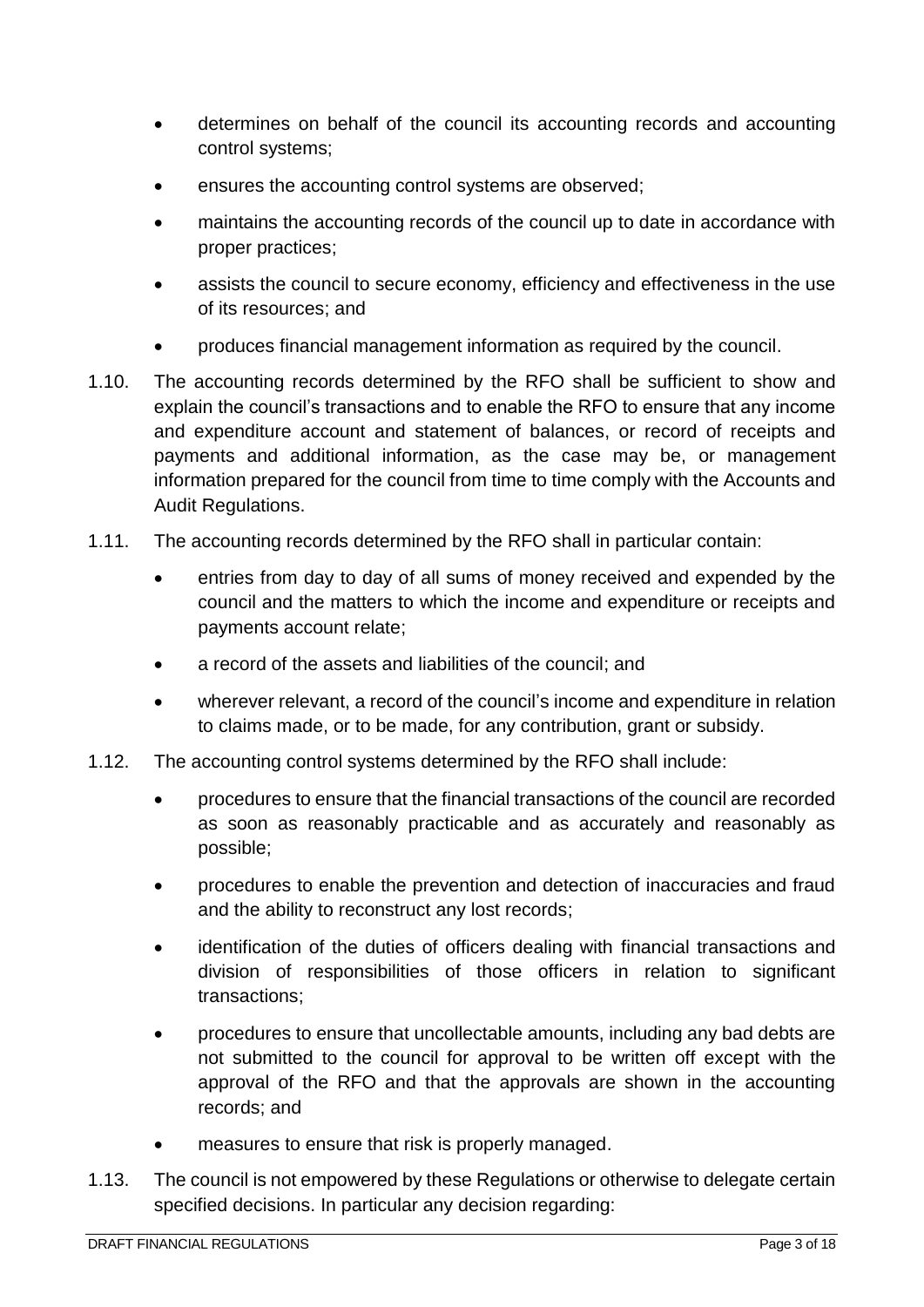- setting the final budget or the precept (council tax requirement);
- approving accounting statements;
- approving an annual governance statement;
- borrowing;
- writing off bad debts;
- declaring eligibility for the General Power of Competence; and
- addressing recommendations in any report from the internal or external auditors,

shall be a matter for the full council only.

- 1.14. In addition the council must:
	- determine and keep under regular review the bank mandate for all council bank accounts;
	- approve any grant or a single commitment in excess of £5,000; and
	- in respect of the annual salary for any employee have regard to recommendations about annual salaries of employees made by the relevant committee in accordance with its terms of reference.
- 1.15. In these financial regulations, references to the Accounts and Audit Regulations or 'the regulations' shall mean the regulations issued under the provisions of section 27 of the Audit Commission Act 1998, or any superseding legislation, and then in force unless otherwise specified.

In these financial regulations the term 'proper practice' or 'proper practices' shall refer to guidance issued in *Governance and Accountability for Smaller Authorities in England* issued by the Joint Practitioners Advisory Group (JPAG), available from the websites of NALC and the Society for Local Council Clerks (SLCC).

# <span id="page-3-0"></span>**2. ACCOUNTING AND AUDIT (INTERNAL AND EXTERNAL)**

- 2.1. All accounting procedures and financial records of the council shall be determined by the RFO in accordance with the Accounts and Audit Regulations, appropriate guidance and proper practices.
- 2.2. On a regular basis, at least once in each quarter, and at each financial year end, two members shall be appointed to verify bank reconciliations (for all accounts) produced by the RFO. The members shall sign the reconciliations and the original bank statements (or similar document) as evidence of verification. This activity shall on conclusion be reported, including any exceptions, to and noted to Council.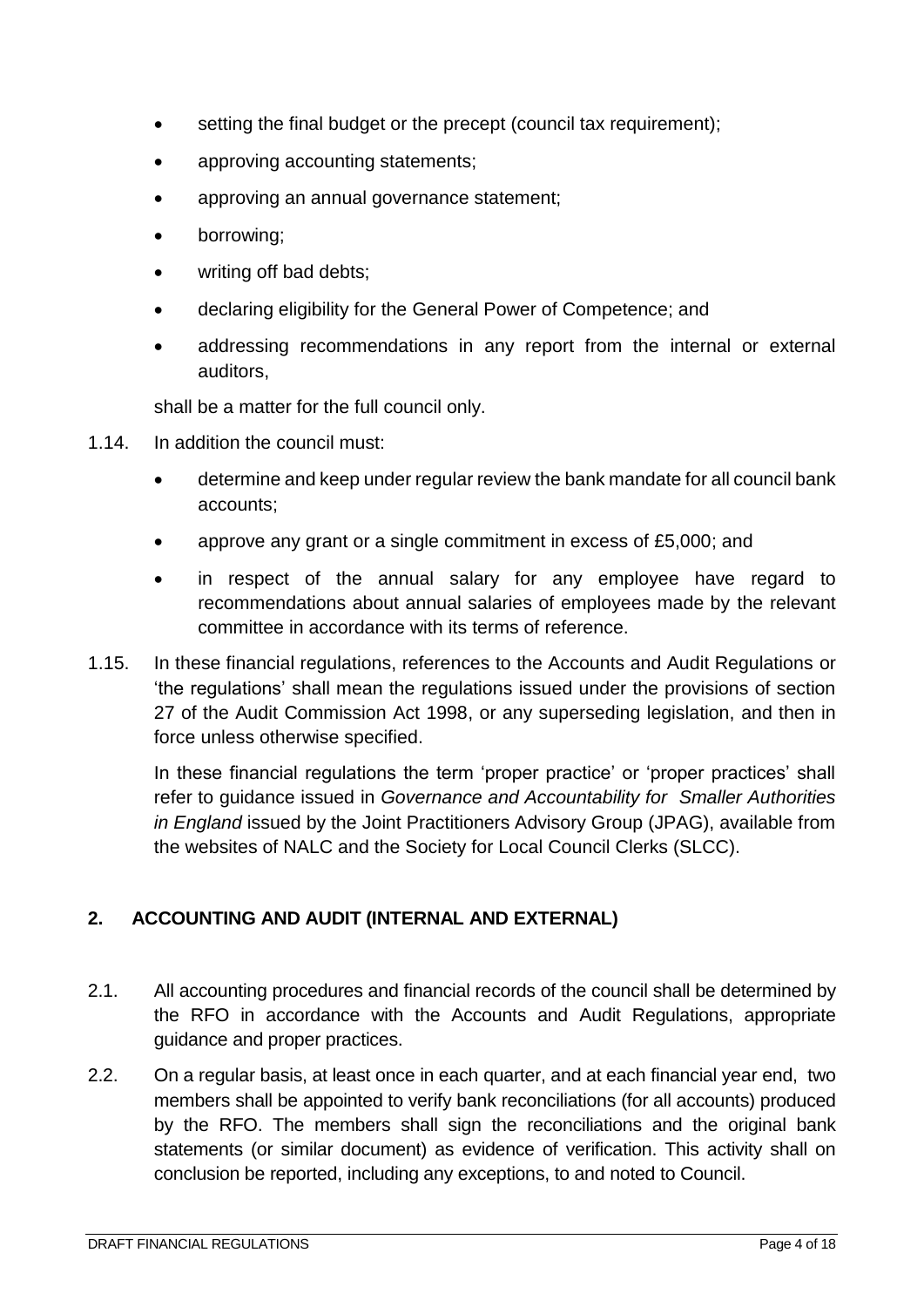- 2.3. The RFO shall complete the annual statement of accounts, annual report, and any related documents of the council contained in the Annual Governance and Accountability Return (as specified in proper practices) as soon as practicable after the end of the financial year and having certified the accounts shall submit them and report thereon to the council within the timescales set by the Accounts and Audit Regulations.
- 2.4. The council shall ensure that there is an adequate and effective system of internal audit of its accounting records, and of its system of internal control in accordance with proper practices. Any officer or member of the council shall make available such documents and records as appear to the council to be necessary for the purpose of the audit and shall, as directed by the council, supply the RFO, internal auditor, or external auditor with such information and explanation as the council considers necessary for that purpose.
- 2.5. The internal auditor shall be appointed by and shall carry out the work in relation to internal controls required by the council in accordance with proper practices.
- 2.6. The internal auditor shall:
	- be competent and independent of the financial operations of the council;
	- report to council in writing, or in person, on a regular basis with a minimum of one annual written report during each financial year;
	- to demonstrate competence, objectivity and independence, be free from any actual or perceived conflicts of interest, including those arising from family relationships; and
	- have no involvement in the financial decision making, management or control of the council.
- 2.7. Internal or external auditors may not under any circumstances:
	- perform any operational duties for the council;
	- initiate or approve accounting transactions; or
	- direct the activities of any council employee, except to the extent that such employees have been appropriately assigned to assist the internal auditor.
- 2.8. For the avoidance of doubt, in relation to internal audit the terms 'independent' and 'independence' shall have the same meaning as is described in proper practices.
- 2.9. The RFO shall make arrangements for the exercise of electors' rights in relation to the accounts including the opportunity to inspect the accounts, books, and vouchers and display or publish any notices and statements of account required by Audit Commission Act 1998, or any superseding legislation, and the Accounts and Audit Regulations.
- 2.10. The RFO shall, without undue delay, bring to the attention of all councillors any correspondence or report from internal or external auditors.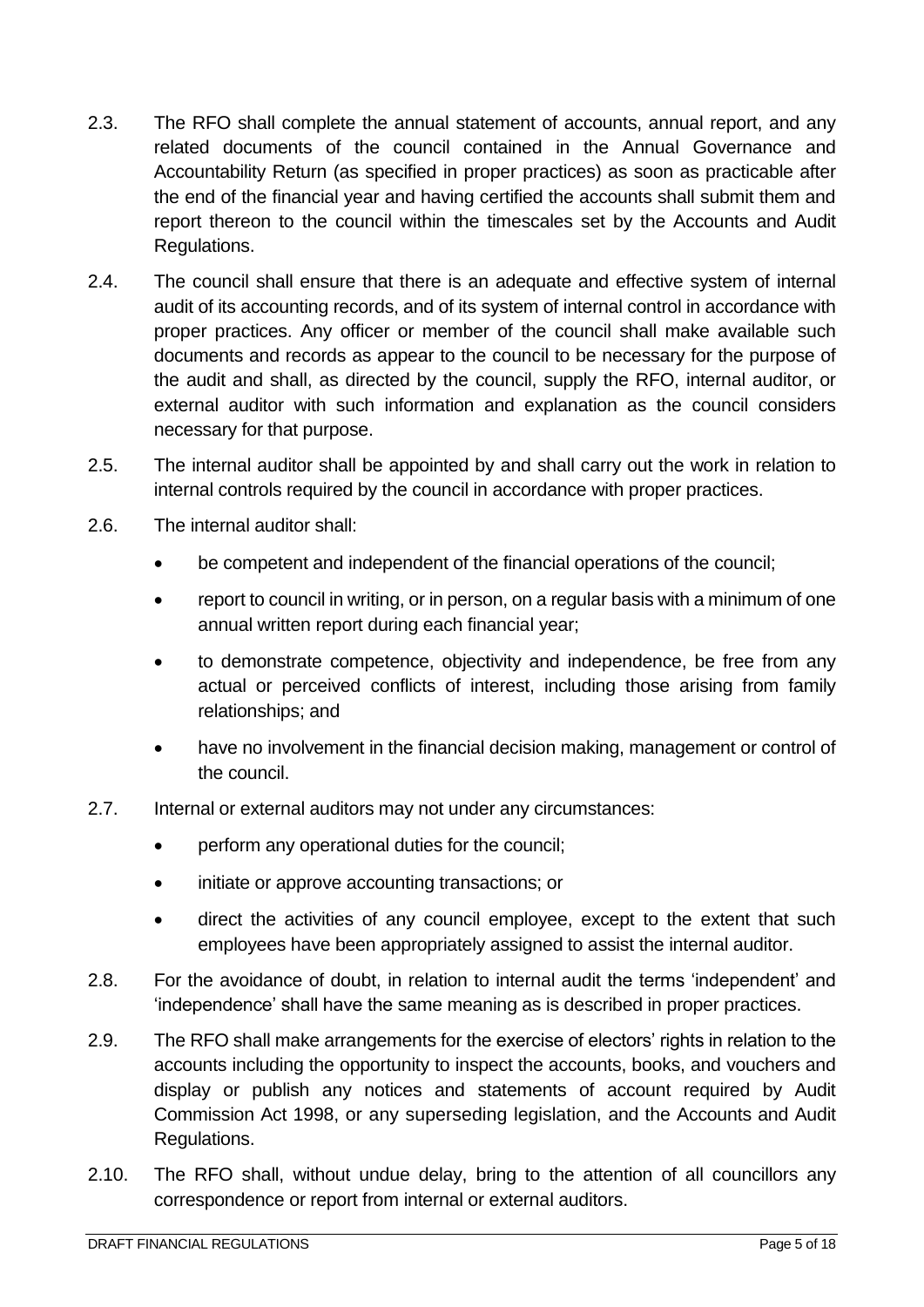# <span id="page-5-0"></span>**3. ANNUAL ESTIMATES (BUDGET) AND FORWARD PLANNING**

- 3.1. The Council shall review its three year forecast of revenue and capital receipts and payments. Having regard to the forecast, it shall thereafter formulate and submit proposals for the following financial year not later than the end of December each year including any proposals for revising the forecast.
- 3.2. The RFO must each year, by no later than December prepare detailed estimates of all receipts and payments including the use of reserves and all sources of funding for the following financial year in the form of a budget to be considered by the Council.
- 3.3. The council shall consider annual budget proposals in relation to the council's three year forecast of revenue and capital receipts and payments including recommendations for the use of reserves and sources of funding and update the forecast accordingly.
- 3.4. The council shall fix the precept (council tax requirement), and relevant basic amount of council tax to be levied for the ensuing financial year not later than by the end of January each year. The RFO shall issue the precept to the billing authority and shall supply each member with a copy of the approved annual budget.
- 3.5. The approved annual budget shall form the basis of financial control for the ensuing year.

# <span id="page-5-1"></span>**4. BUDGETARY CONTROL AND AUTHORITY TO SPEND**

- 4.1. Expenditure on revenue items may be authorised up to the amounts included for that class of expenditure in the approved budget. This authority is to be determined by:
	- the council for all items over £4,000;
	- a duly delegated committee of the council for items over £4000; or
	- the Clerk, Deputy Clerk/RFO, Parks and Cemetery Manager and Social Welfare Centre Operations and Events Manager in conjunction with RFO and their Service Area Budget, for any items below £4000.

Such authority is to be evidenced by a minute or by an authorisation slip duly signed by the RFO. Contracts may not be disaggregated to avoid controls imposed by these regulations.

4.2. No expenditure may be authorised that will exceed the amount provided in the revenue budget for that class of expenditure other than by resolution of the council, or by the authority of the RFO. During the budget year and with the approval of council having considered fully the implications for public services, unspent and available amounts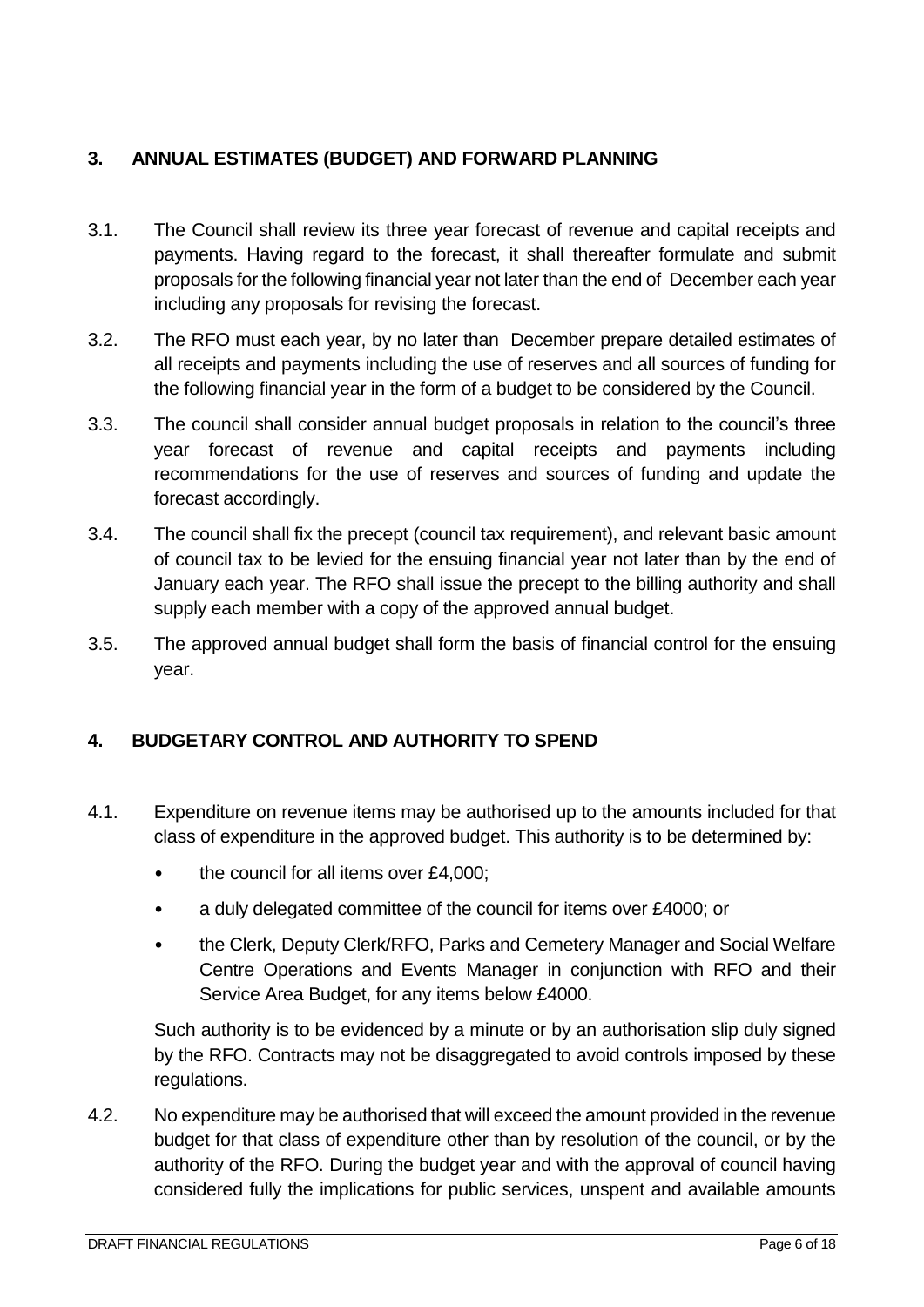may be moved to other budget headings or to an earmarked reserve as appropriate ('virement').

- 4.3. Unspent provisions in the revenue or capital budgets for completed projects shall not be carried forward to a subsequent year.
- 4.4. The salary budgets are to be reviewed at least annually for the following financial year and such review shall be evidenced by a Resolution of the Personnel Committee. The RFO will inform committees of any changes impacting on their budget requirement for the coming year in good time.
- 4.5. In cases of extreme risk to the delivery of council services, the clerk or RFO may authorise revenue expenditure on behalf of the council which in the clerk/RFO's judgement it is necessary to carry out. Such expenditure includes repair, replacement or other work, whether or not there is any budgetary provision for the expenditure, subject to a limit of £5000. The Clerk shall report such action to the chairman as soon as possible and to the council as soon as practicable thereafter.
- 4.6. No expenditure shall be authorised in relation to any capital project and no contract entered into or tender accepted involving capital expenditure unless the council is satisfied that the necessary funds are available and the requisite borrowing approval has been obtained.
- 4.7. All capital works shall be administered in accordance with the council's standing orders and financial regulations relating to contracts.
- 4.8. The RFO shall regularly provide the council with a statement of receipts and payments to date under each head of the budgets, comparing actual expenditure to the appropriate date against that planned as shown in the budget. These statements are to be prepared at least at the end of each financial quarter and shall show explanations of material variances. For this purpose "material" shall be in excess of £200 or 15% of the budget.
- 4.9. Changes in earmarked reserves shall be approved by council as part of the budgetary control process.

# <span id="page-6-0"></span>**5. BANKING ARRANGEMENTS AND AUTHORISATION OF PAYMENTS**

- 5.1. The council's banking arrangements, including the bank mandate, shall be made by the RFO and approved by the council; banking arrangements may not be delegated to a committee. They shall be regularly reviewed for safety and efficiency.
- 5.2. The Administration and Finance Officer shall prepare a schedule of payments requiring authorisation, forming part of the Agenda for the Meeting of the Council allowing time for Members to comment or otherwise influence the payment of specific invoices. This schedule, counter-signed by the RFO or Clerk and approved by Council, shall be accompanied with the relevant invoices and presented to two Council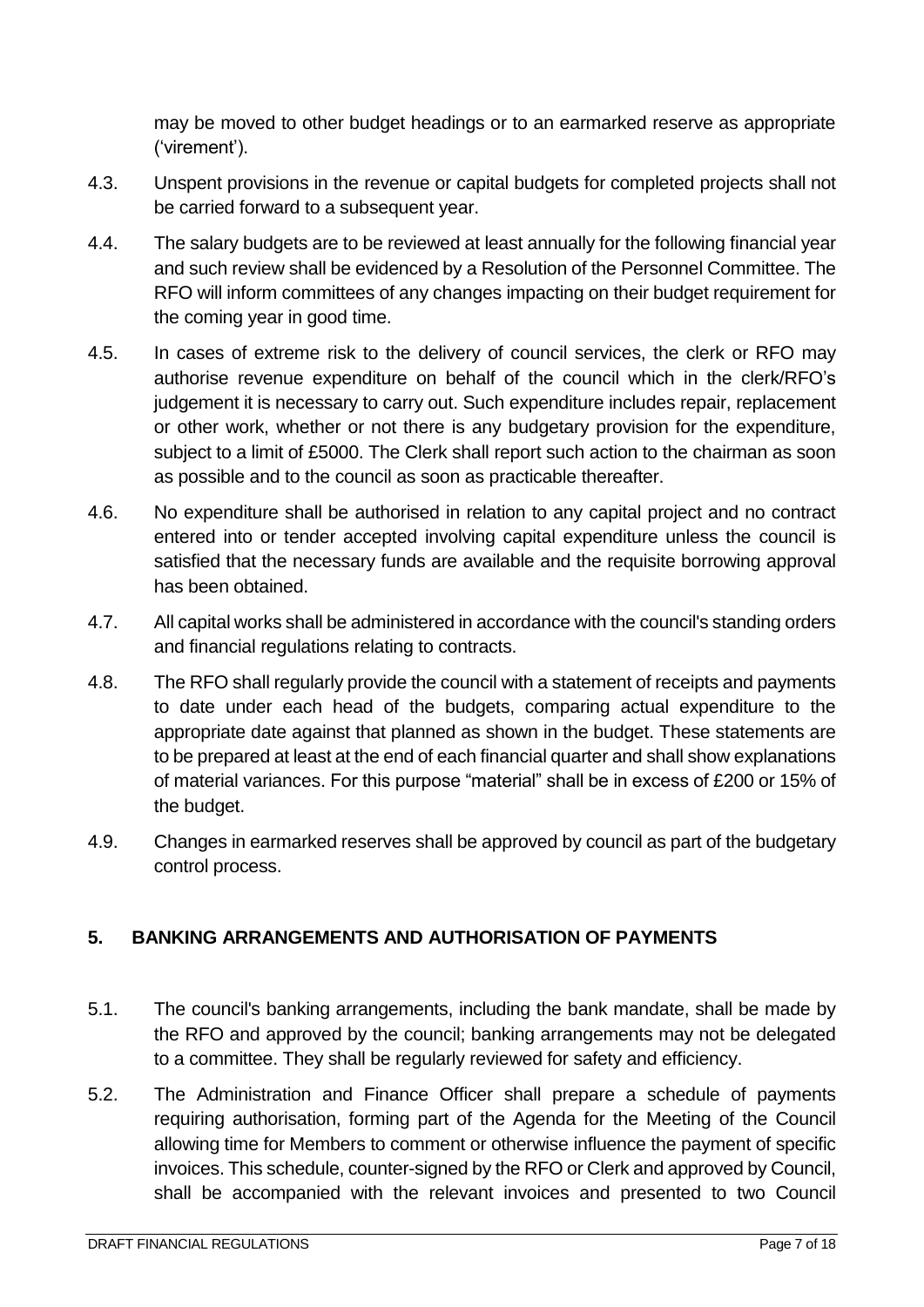authorised bank signatories for signature. A detailed list of all payments shall be disclosed within or as an attachment to the minutes of the meeting at which payment was authorised. Personal payments (including salaries, wages, expenses and any payment made in relation to the termination of a contract of employment) may be summarised to remove public access to any personal information.

- 5.3. All invoices for payment shall be examined, verified and certified by the RFO to confirm that the work, goods or services to which each invoice relates has been received, carried out, examined and represents expenditure previously approved by the council.
- 5.4. The RFO shall examine invoices for arithmetical accuracy and analyse them to the appropriate expenditure heading. The RFO shall take all steps to pay all invoices submitted, and which are in order, at the next Council meeting.
- 5.5. The Clerk and RFO shall have delegated authority to authorise the payment of items only in the following circumstances:
	- a) If a payment is necessary to avoid a charge to interest under the Late Payment of Commercial Debts (Interest) Act 1998, and the due date for payment is before the next scheduled Meeting of council, where the Clerk and RFO certify that there is no dispute or other reason to delay payment, provided that a list of such payments shall be submitted to the next appropriate meeting of Council ;
	- b) An expenditure item authorised under 5.6 below (continuing contracts and obligations) provided that a list of such payments shall be submitted to the next appropriate meeting of Council; or
	- c) Fund transfers within the councils banking arrangements up to the sum of £10,000, provided that a list of such payments shall be submitted to the next appropriate meeting of Council.
- 5.6. For each financial year the RFO shall draw up a list of due payments which arise on a regular basis as the result of a continuing contract, statutory duty, or obligation (such as but not exclusively) Salaries, PAYE and NI, Superannuation Fund and regular maintenance contracts and the like for which Council may authorise payment for the year provided that the requirements of regulation 4.1 (Budgetary Controls) are adhered to, provided also that a list of such payments shall be submitted to the next appropriate meeting of Council.
- 5.7. In respect of grants a duly authorised committee shall approve expenditure within any limits set by council and in accordance with any policy statement approved by council. Any Revenue or Capital Grant in excess of £5,000 shall before payment, be subject to ratification by resolution of the council.
- 5.8. Members are subject to the Code of Conduct that has been adopted by the council and shall comply with the Code and Standing Orders when a decision to authorise or instruct payment is made in respect of a matter in which they have a disclosable pecuniary or other interest, unless a dispensation has been granted.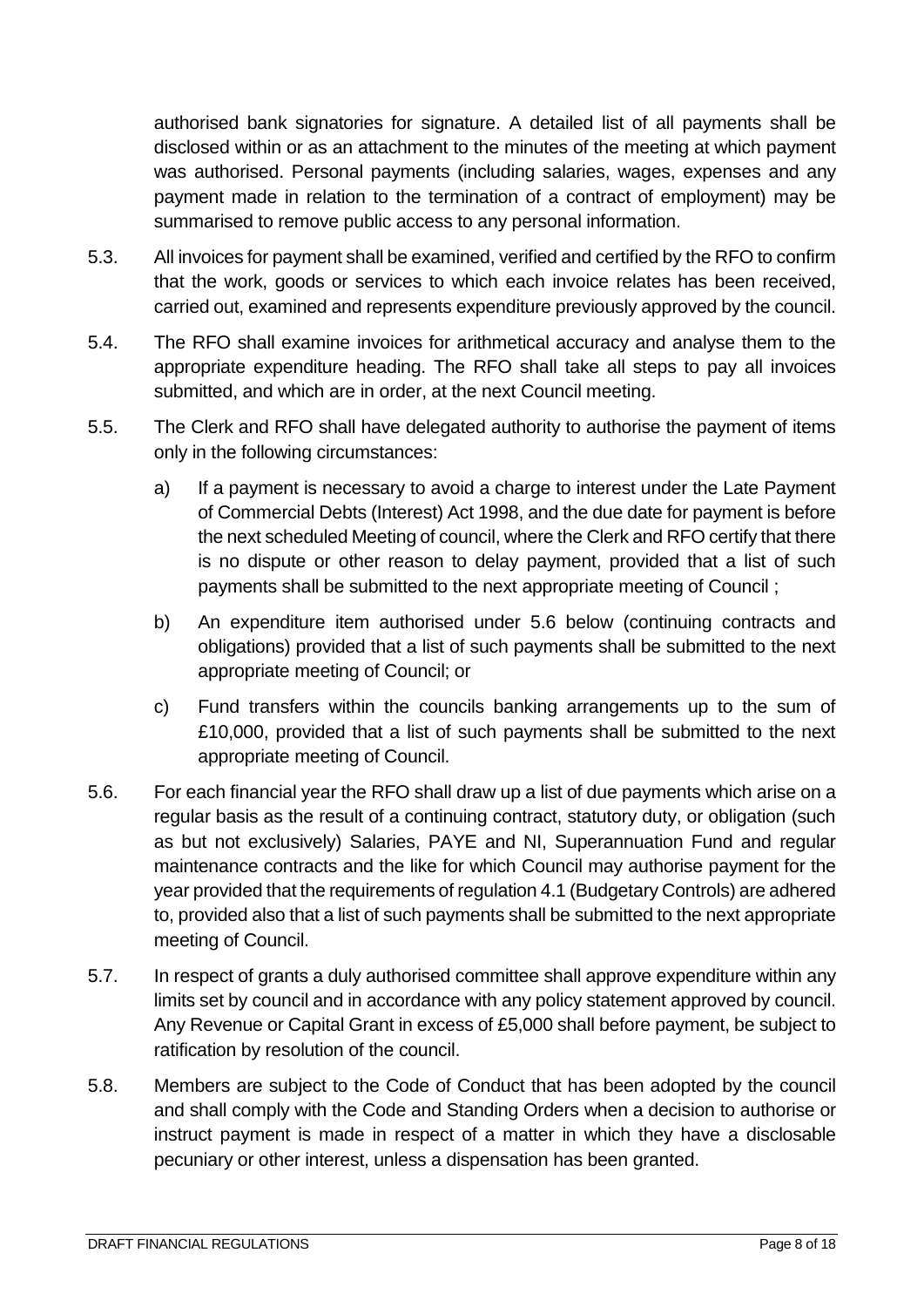- 5.9. The council will aim to rotate the duties of members in these Regulations so that onerous duties are shared out as evenly as possible over time.
- 5.10. Any changes in the recorded details of suppliers, such as bank account records, shall be approved in writing by the Clerk and RFO, in the absence of one Officer a Member shall substitute.

#### <span id="page-8-0"></span>**6. INSTRUCTIONS FOR THE MAKING OF PAYMENTS**

- 6.1. The council will make safe and efficient arrangements for the making of its payments.
- 6.2. Following authorisation under Financial Regulation 5 above, the council, a duly delegated committee or, if so delegated, the Clerk or RFO shall give instruction that a payment shall be made.
- 6.3. All payments shall be effected by cheque or other instructions to the council's bankers, or otherwise, in accordance with a resolution of council.
- 6.4. Cheques or orders for payment drawn on the bank account in accordance with the schedule as presented to council or committee shall be signed by two members of council in accordance with a resolution instructing that payment. A member who is a bank signatory, having a connection by virtue of family or business relationships with the beneficiary of a payment, should not, under normal circumstances, be a signatory to the payment in question.
- 6.5. To indicate agreement of the details shown on the cheque or order for payment with the counterfoil and the invoice or similar documentation, the signatories shall each also initial the cheque counterfoil.
- 6.6. If thought appropriate by the council, payment for utility supplies (energy, telephone and water) and any National Non-Domestic Rates may be made by variable direct debit provided that the instructions are signed by two members and any payments are reported to council as made. The approval of the use of a variable direct debit shall be renewed by resolution of the council at least every two years.
- 6.7. If thought appropriate by the council, payment for certain items (principally salaries) may be made by banker's standing order provided that the instructions are signed, or otherwise evidenced by two members are retained and any payments are reported to council as made. The approval of the use of a banker's standing order shall be renewed by resolution of the council at least every two years.
- 6.8. If thought appropriate by the council, payment for certain items may be made by BACS or CHAPS methods provided that the instructions for each payment are signed, or otherwise evidenced, by two authorised bank signatories, are retained and any payments are reported to council as made. The approval of the use of BACS or CHAPS shall be renewed by resolution of the council at least every two years.
- 6.9. If thought appropriate by the council payment for certain items may be made by internet banking transfer provided evidence is retained showing which members approved the payment.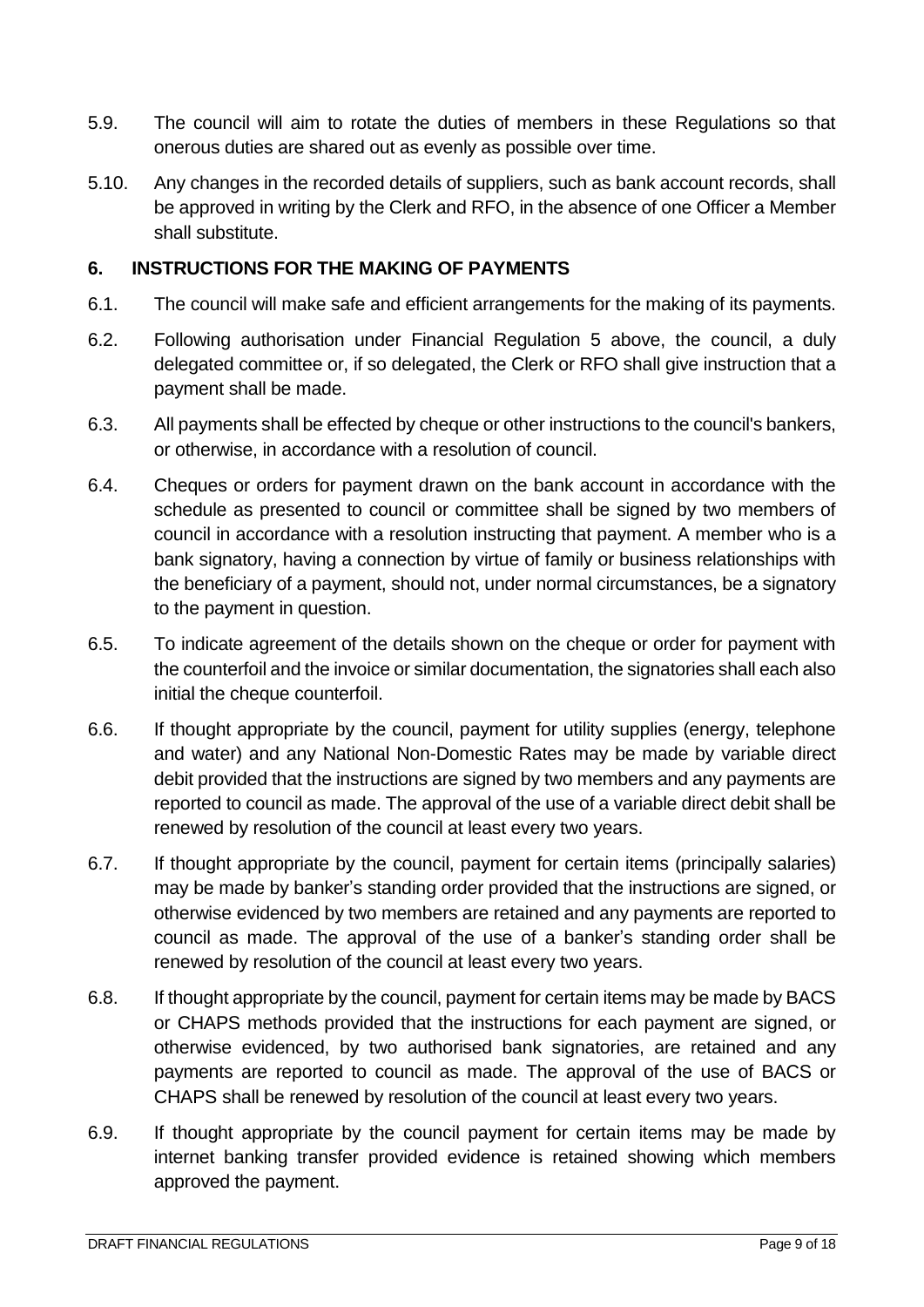- 6.10. Where a computer requires use of a personal identification number (PIN) or other password(s), for access to the council's records on that computer, a note shall be made of the PIN and Passwords and shall be stored in the Council's safety deposit box in their safe. This envelope may not be opened other than in the presence of the Proper Officer/RFO and one councillor or two councillors, as appropriate. After the envelope has been opened, in any circumstances, the PIN and / or passwords shall be changed as soon as practicable. The fact that the sealed envelope has been opened, in whatever circumstances, shall be reported to all members immediately and formally to the next available meeting of the council. No employee or councillor shall disclose any PIN or password, relevant to the working of the council or its bank accounts, to any person not authorised in writing by the council or a duly delegated committee.
- 6.11. Regular back-up copies of the records on any computer shall be made and shall be stored securely away from the computer in question, and preferably off site.
- 6.12. Council computers used for financial business, shall ensure that anti-virus, antispyware and firewall software with automatic updates, together with a high level of security, is used.
- 6.13. A schedule of direct payments from the bank account via internet banking, will be set up by the Administration and Finance Officer, in accordance with 5.2 above, the schedule for payment will be authorised by the RFO and one Member prior to a Meeting of Council for endorsement.
- 6.14. Access to any internet banking accounts will be directly to the access page (which may be saved under "favourites"), and not through a search engine or e-mail link. Remembered or saved passwords facilities must not be used on any computer used for council banking work. Breach of this Regulation will be treated as a very serious matter under these regulations.
- 6.15. Changes to account details for suppliers, which are used for internet banking may only be changed on written hard copy notification by the supplier and supported by hard copy authority for change signed by the Clerk and one Member. A programme of regular checks of standing data with suppliers will be followed.
- 6.16. Any Debit Card issued for use will be specifically restricted to the Clerk and the RFO and will also be restricted to a single transaction maximum value of £500 unless authorised by council or finance committee in writing before any order is placed.
- 6.17. Any corporate credit card or trade card account opened by the council will be specifically restricted to use by the Clerk, Deputy Clerk/RFO and Service Area Managers and shall be subject to automatic payment in full at each month-end. Personal credit or debit cards of members or staff shall not be used under any circumstances.
- 6.18. The RFO may provide petty cash to officers for the purpose of defraying operational and other expenses. Vouchers for payments made shall be forwarded to the Administration and Finance Officer with a claim for reimbursement.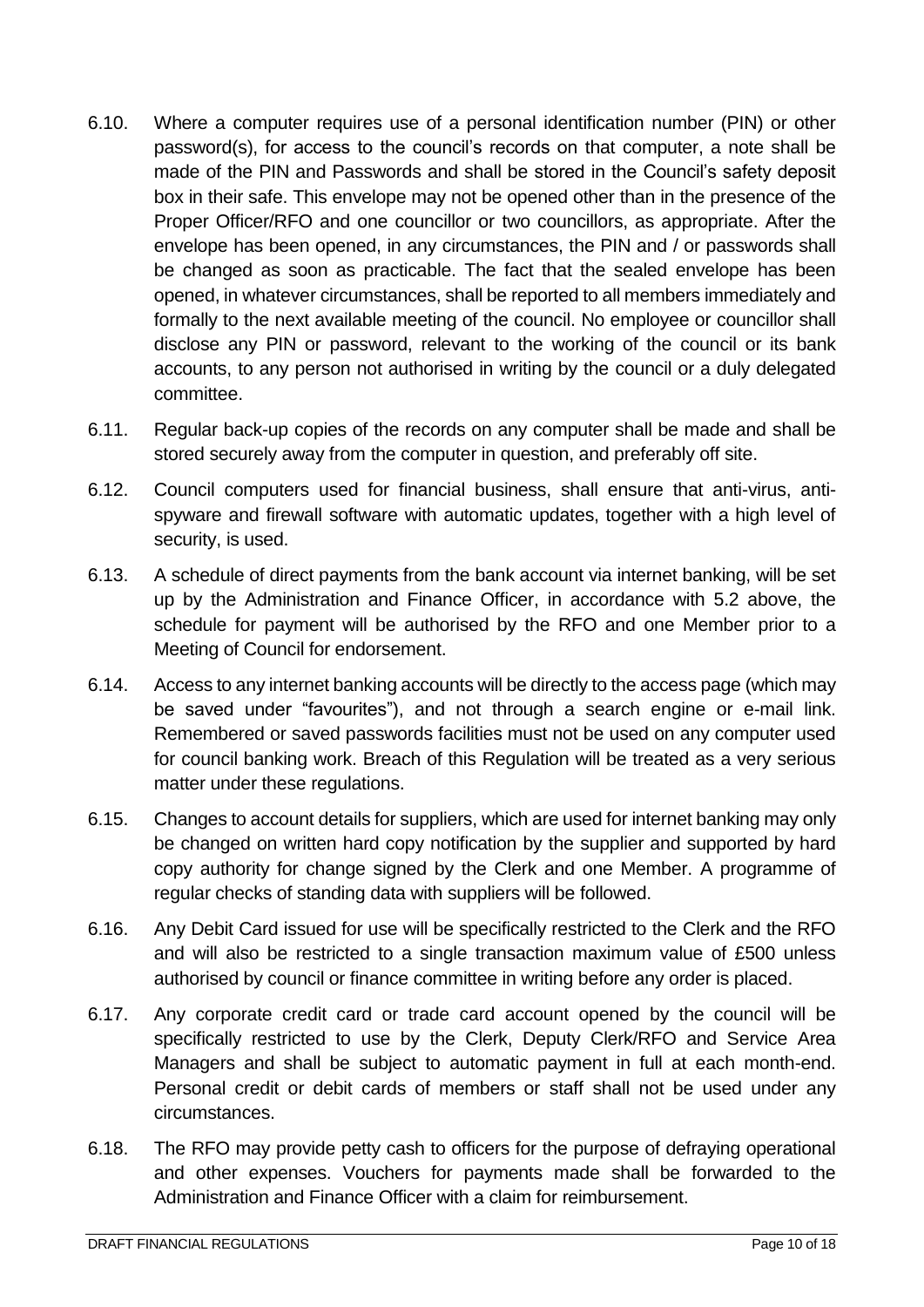- a) The Administration and Finance Officer shall maintain a petty cash float of up to £400 for the purpose of defraying operational and other expenses. Vouchers for payments made from petty cash shall be kept to substantiate the payment.
- b) Income received must not be paid into the petty cash float but must be separately banked, as provided elsewhere in these regulations.
- c) Payments for cash cheques to maintain the petty cash float shall be by resolution of at a Meeting of Council.

# <span id="page-10-0"></span>**7. PAYMENT OF SALARIES**

- 7.1. As an employer, the council shall make arrangements to meet fully the statutory requirements placed on all employers by PAYE and National Insurance legislation. The payment of all salaries shall be made in accordance with payroll records and the rules of PAYE and National Insurance currently operating, and salary rates shall be as agreed by council, or duly delegated committee.
- 7.2. Payment of salaries and payment of deductions from salary such as may be required to be made for tax, national insurance and pension contributions, or similar statutory or discretionary deductions must be made in accordance with the payroll records and on the appropriate dates stipulated in employment contracts, provided that each payment is reported to the next available council meeting, as set out in these regulations above.
- 7.3. With the exception of overtime, no changes shall be made to any employee's pay, emoluments, or terms and conditions of employment without the prior consent of the Council or Personnel Committee. .
- 7.4. Each and every payment to employees of net salary and to the appropriate creditor of the statutory and discretionary deductions shall be recorded in a separate confidential record (confidential cash book). This confidential record is not open to inspection or review (under the Freedom of Information Act 2000 or otherwise) other than:
	- a) by any councillor who can demonstrate a need to know;
	- b) by the internal auditor:
	- c) by the external auditor; or
	- d) by any person authorised under Audit Commission Act 1998, or any superseding legislation.
- 7.5. The total of such payments in each calendar month shall be reported with all other payments as made as may be required under these Financial Regulations, to ensure that only payments due for the period have actually been paid.
- 7.6. An effective system of personal performance management should be maintained for all staff.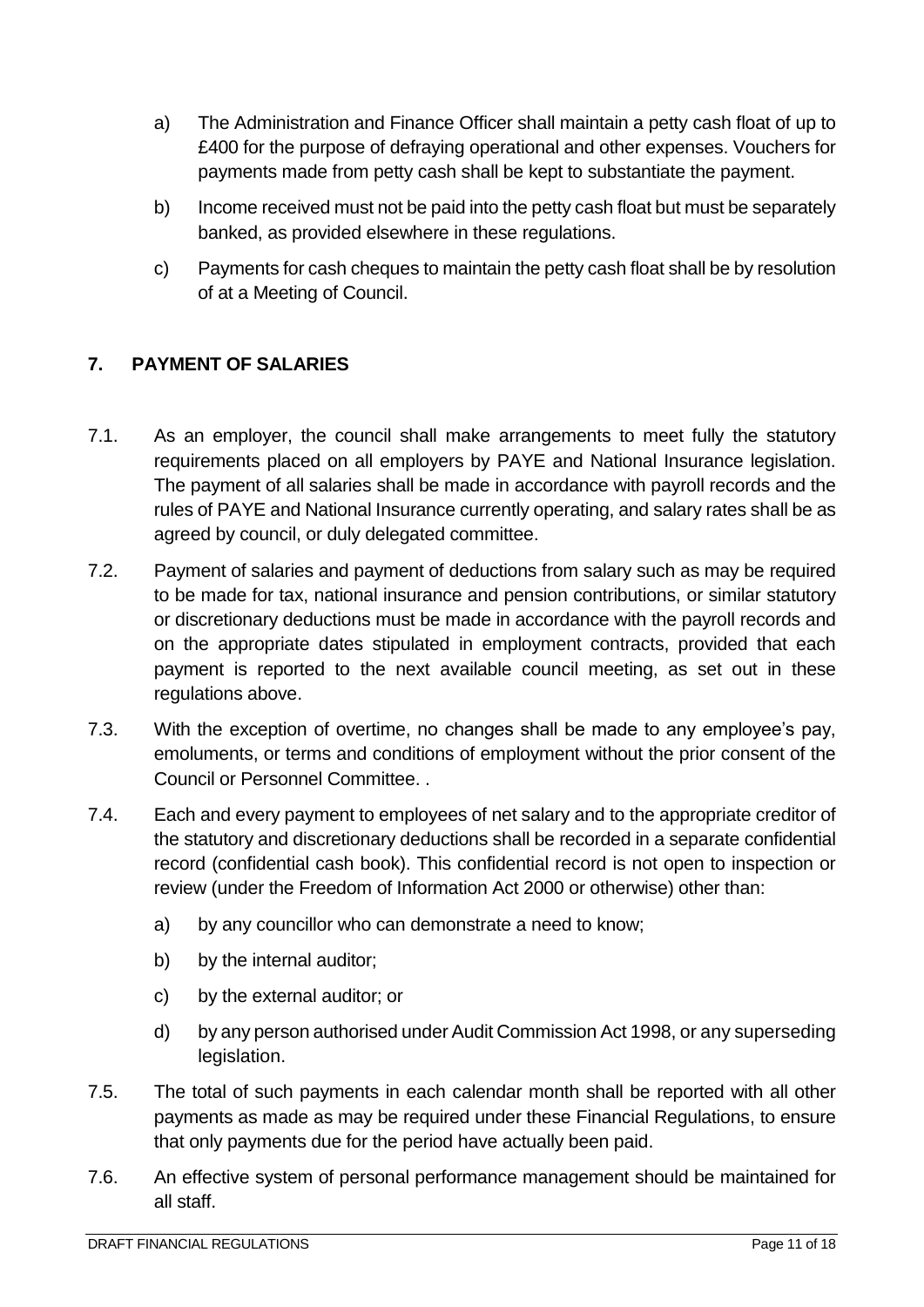- 7.7. Any termination payments shall be supported by a clear business case and reported to the council. Termination payments shall only be authorised by council.
- 7.8. Before employing interim staff additional to the agreed establishment, the council, or a duly authorised committee must consider a full business case.

### <span id="page-11-0"></span>**8. LOANS AND INVESTMENTS**

- 8.1. All borrowings shall be effected in the name of the council, after obtaining any necessary borrowing approval. Any application for borrowing approval shall be approved by Council as to terms and purpose. The application for borrowing approval, and subsequent arrangements for the loan shall only be approved by full council.
- 8.2. Any financial arrangement which does not require formal borrowing approval from the Secretary of State (such as Hire Purchase or Leasing of tangible assets) shall be subject to approval by the full council. In each case a report in writing shall be provided to council in respect of value for money for the proposed transaction.
- 8.3. All loans and investments shall be negotiated in the name of the council and shall be for a set period in accordance with council policy.
- 8.4. The council shall consider the need for an Investment Strategy and Policy which, if drawn up, shall be in accordance with relevant regulations, proper practices and guidance. Any Strategy and Policy shall be reviewed by the council at least annually.
- 8.5. All investments of money under the control of the council shall be in the name of the council.
- 8.6. All investment certificates and other documents relating thereto shall be retained in the custody of the RFO.
- 8.7. Payments in respect of short term or long term investments, including transfers between bank accounts held in the same bank, or branch, shall be made in accordance with Regulation 5 (Authorisation of payments) and Regulation 6 (Instructions for payments).

#### <span id="page-11-1"></span>**9. INCOME**

- 9.1. The collection of all sums due to the council shall be the responsibility of and under the supervision of the RFO.
- 9.2. Particulars of all charges to be made for work done, services rendered or goods supplied shall be agreed annually by the council, notified to the RFO and the RFO shall be responsible for the collection of all accounts due to the council.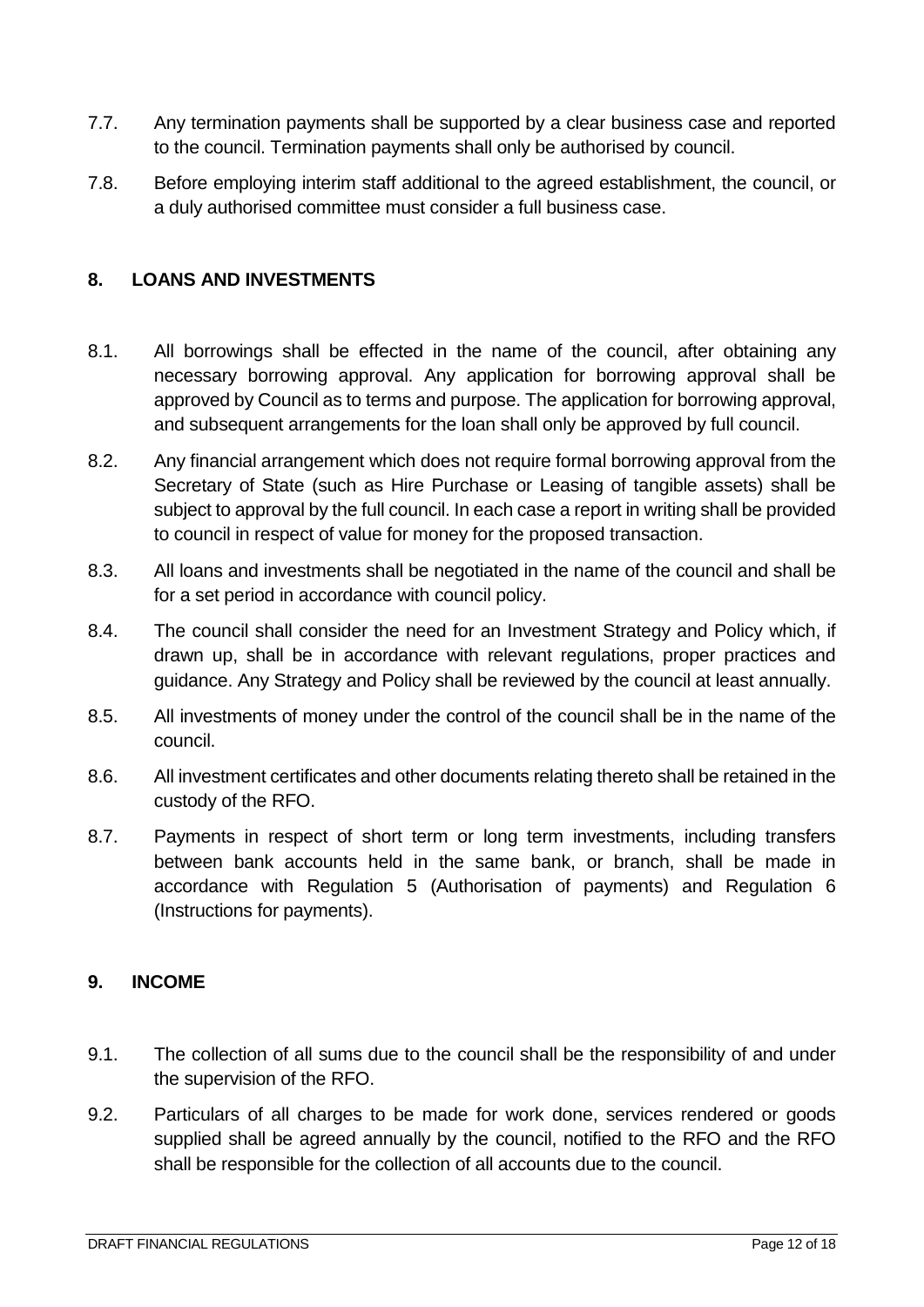- 9.3. The council will review all fees and charges at least annually, following a report of the RFO.
- 9.4. Sums in excess of £100 found to be irrecoverable and any bad debts in excess of £100 shall be reported to the council and shall be written off in the year. Sums of up to £100 can be written off by the RFO and reported to the next Meeting of Council.
- 9.5. All sums received on behalf of the council shall be banked intact as directed by the RFO. In all cases, all receipts shall be deposited with the council's bankers on a weekly basis.
- 9.6. The origin of each receipt shall be entered on the paying-in slip.
- 9.7. Personal cheques shall not be cashed out of money held on behalf of the council.
- 9.8. The RFO shall promptly complete any VAT Return that is required. Any repayment claim due in accordance with VAT Act 1994 section 33 shall be made at least quarterly coinciding with the financial year end.
- 9.9. Where any significant sums of cash are regularly received by the council, the RFO shall take such steps as are agreed by the council to ensure that more than one person is present when the cash is counted in the first instance, that there is a reconciliation to some form of control such as ticket issues, and that appropriate care is taken in the security and safety of individuals banking such cash.
- 9.10. Any income arising which is the property of a charitable trust shall be paid into a charitable bank account. Instructions for the payment of funds due from the charitable trust to the council (to meet expenditure already incurred by the authority) will be given by the Managing Trustees of the charity meeting separately from any council meeting (see also Regulation 16 below).

### <span id="page-12-0"></span>**10. ORDERS FOR WORK, GOODS AND SERVICES**

- 10.1. An official purchase order shall be issued for all work, goods and services unless a formal contract is to be prepared or an official order would be inappropriate. Copies of orders shall be retained.
- 10.2. Order books shall be controlled by the RFO.
- 10.3. All members and officers are responsible for obtaining value for money at all times. An officer issuing an official order shall ensure as far as reasonable and practicable that the best available terms are obtained in respect of each transaction, usually by obtaining three or more quotations or estimates from appropriate suppliers, subject to any *de minimis* provisions in Regulation 11.1 below.
- 10.4. A member may not issue an official order or make any contract on behalf of the council.
- 10.5. The RFO shall verify the lawful nature of any proposed purchase before the issue of any order, and in the case of new or infrequent purchases or payments, the RFO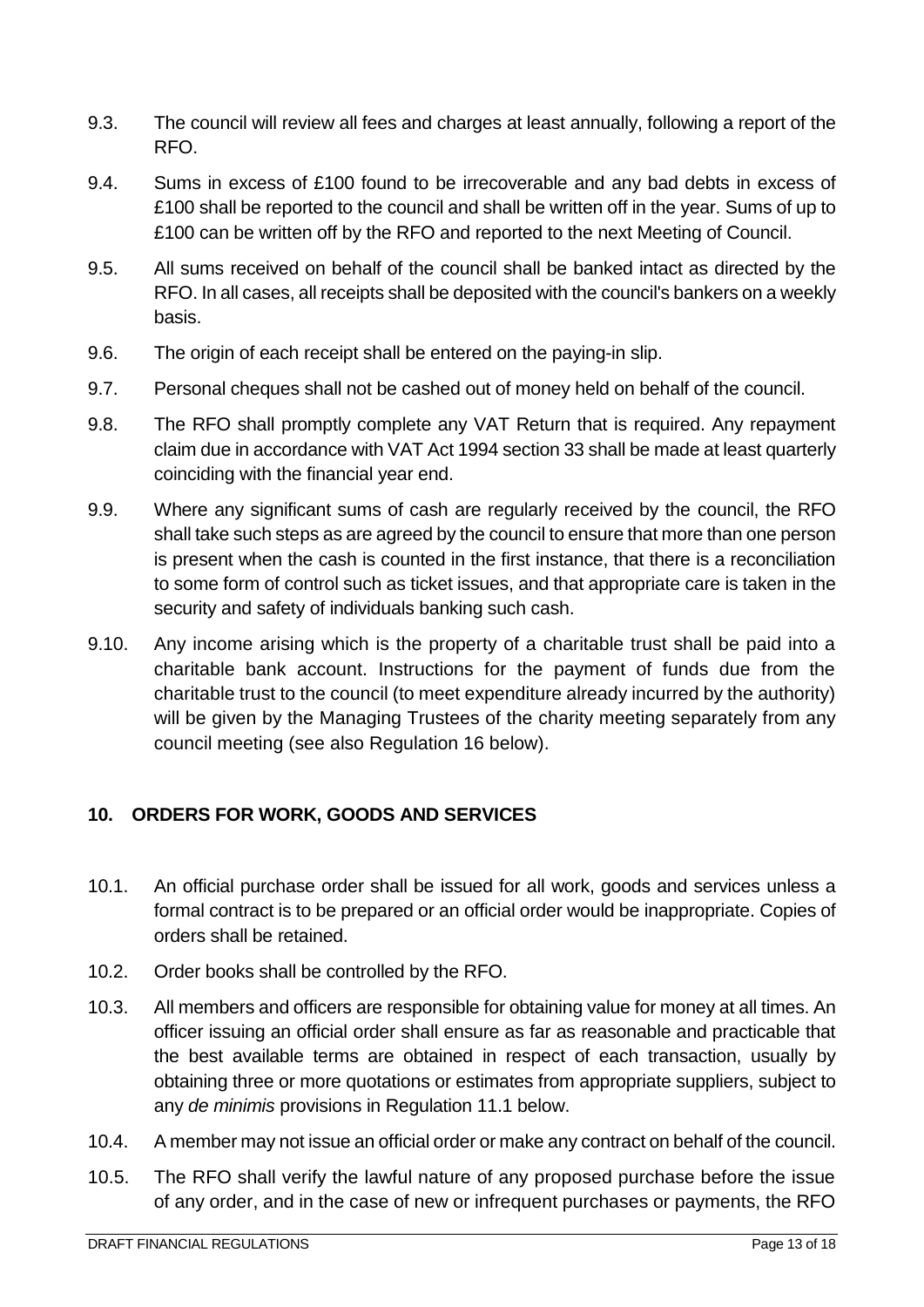shall ensure that the statutory authority shall be reported to the meeting at which the order is approved so that the minutes can record the power being used.

# <span id="page-13-0"></span>**11. CONTRACTS**

- 11.1. Procedures as to contracts are laid down as follows:
	- a. Every contract shall comply with these financial regulations, and no exceptions shall be made otherwise than in an emergency provided that this regulation need not apply to contracts which relate to items (i) to (vi) below:
		- i. for the supply of gas, electricity, water, sewerage and telephone services;
		- ii. for specialist services such as are provided by solicitors, accountants, surveyors and planning consultants;
		- iii. for work to be executed or goods or materials to be supplied which consist of repairs to or parts for existing machinery or equipment or plant;
		- iv. for work to be executed or goods or materials to be supplied which constitute an extension of an existing contract by the council;
		- v. for additional audit work of the external auditor up to an estimated value of £500 (in excess of this sum the Clerk and RFO shall act after consultation with the Chairman and Vice Chairman of council); and
		- vi. for goods or materials proposed to be purchased which are proprietary articles and / or are only sold at a fixed price.
	- b. Where the council intends to procure or award a public supply contract, public service contract or public works contract as defined by The Public Contracts Regulations 2015 ("the Regulations") which is valued at £25,000 or more, the council shall comply with the relevant requirements of the Regulations A public contract regulated by the Public Contracts Regulations 2015 with an estimated value in excess of £25,000 but less than the relevant thresholds in standing order 18(f) is subject to the "light touch" arrangements under Regulations 109-114 of the Public Contracts Regulations 2015 unless it proposes to use an existing list of approved suppliers (framework agreement). Where the value of a contract is likely to exceed the threshold specified by the Office of Government Commerce from time to time, the Council must consider whether the Public Contracts Regulations 2015 or the Utilities Contracts Regulations 2016 apply to the contract and, if either of those Regulations apply, the Council must comply with procurement rules. NALC's procurement guidance contains further details**.**) 1 .

<sup>1</sup> <sup>1</sup> Thresholds currently applicable are:

a. For public supply and public service contracts £213,477 209,000 Euros (£164,176)

b. For public works contracts £5,336,937 5,225,000 Euros (£4,104,394)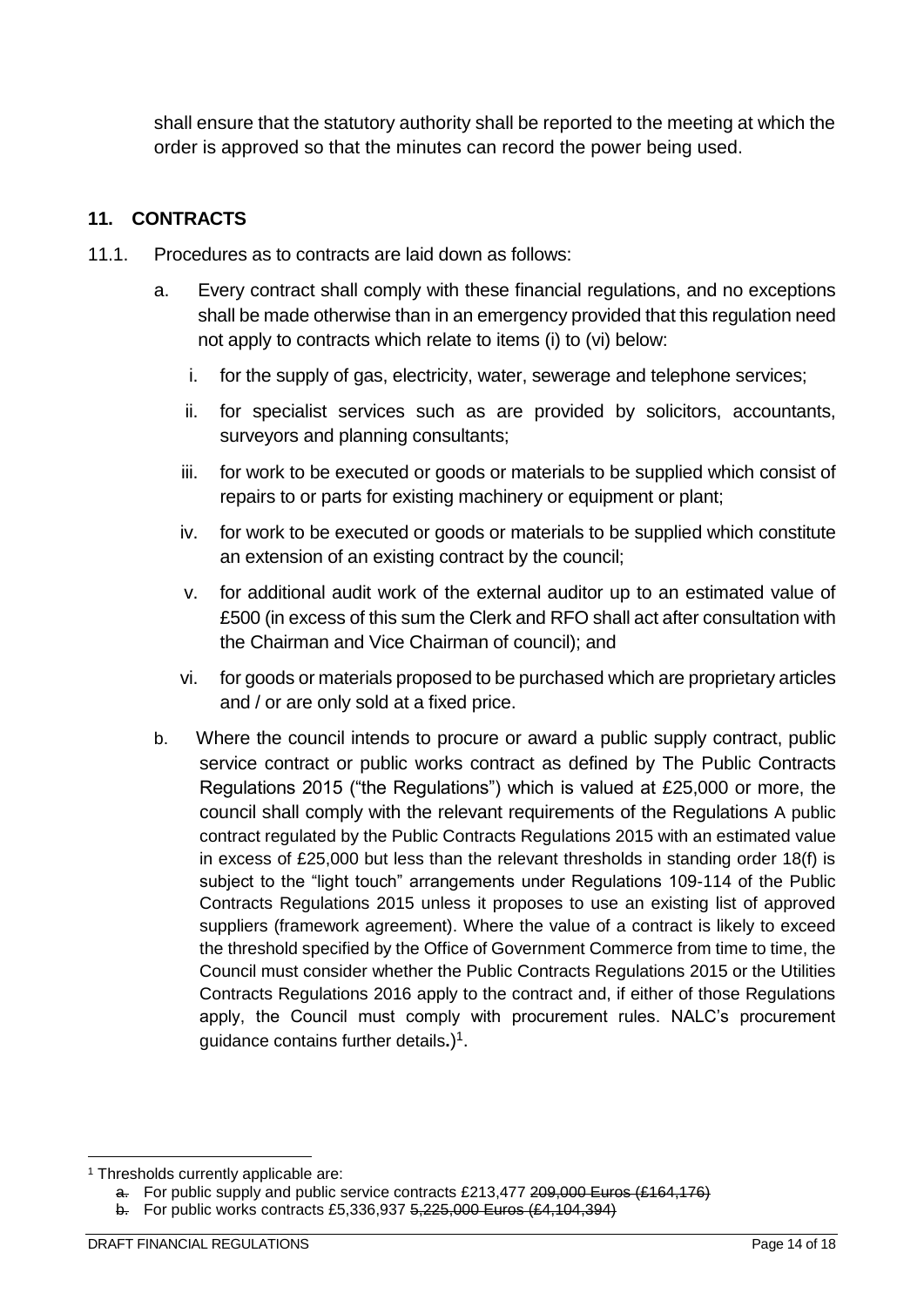- c. When applications are made to waive financial regulations relating to contracts to enable a price to be negotiated without competition the reason shall be embodied in a recommendation to the council.
- d. Such invitation to tender shall state the general nature of the intended contract and the Clerk/RFO shall obtain the necessary technical assistance to prepare a specification in appropriate cases. The invitation shall in addition state that tenders must be addressed to the Clerk/RFO in the ordinary course of post. Each tendering firm shall be supplied with a specifically marked envelope in which the tender is to be sealed and remain sealed until the prescribed date for opening tenders for that contract.
- e. All sealed tenders shall be opened at the same time on the prescribed date by the Clerk/RFO in the presence of at least one member of council.
- f. Any invitation to tender issued under this regulation shall be subject to Standing Order 18(d) and shall refer to the terms of the Bribery Act 2010.
- g. When it is to enter into a contract of less than £25,000 in value for the supply of goods or materials or for the execution of works or specialist services other than such goods, materials, works or specialist services as are excepted as set out in paragraph (a) the Clerk or RFO shall obtain 3 quotations (priced descriptions of the proposed supply); where the value is below £3,000 and above £1000 the Clerk, RFO and Service Area Manager shall strive to obtain 3 estimates. Otherwise, Regulation 10.3 above shall apply.
- h. The council shall not be obliged to accept the lowest or any tender, quote or estimate.
- i. Should it occur that the council, or duly delegated committee, does not accept any tender, quote or estimate, the work is not allocated and the council requires further pricing, provided that the specification does not change, no person shall be permitted to submit a later tender, estimate or quote who was present when the original decision making process was being undertaken.

# <span id="page-14-0"></span>**12. PAYMENTS UNDER CONTRACTS FOR BUILDING OR OTHER CONSTRUCTION WORKS (PUBLIC WORKS CONTRACTS)**

- 12.1. Payments on account of the contract sum shall be made within the time specified in the contract by the RFO upon authorised certificates of the architect or other consultants engaged to supervise the contract (subject to any percentage withholding as may be agreed in the particular contract).
- 12.2. Where contracts provide for payment by instalments the RFO shall maintain a record of all such payments. In any case where it is estimated that the total cost of work carried out under a contract, excluding agreed variations, will exceed the contract sum of 5% or more a report shall be submitted to the council.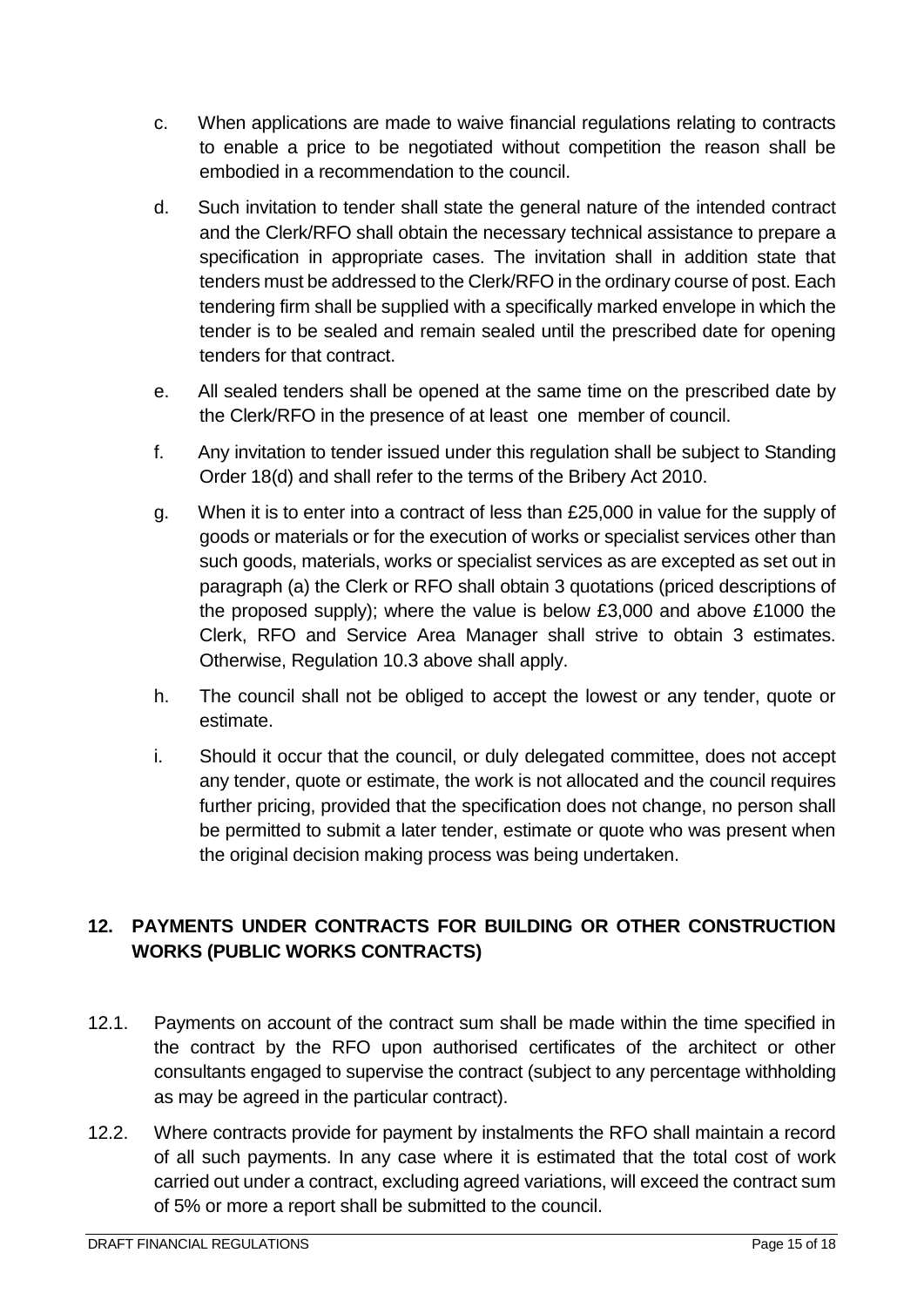12.3. Any variation to a contract or addition to or omission from a contract must be approved by the council and Clerk/RFO to the contractor in writing, the council being informed where the final cost is likely to exceed the financial provision.

### <span id="page-15-0"></span>**13. STORES AND EQUIPMENT**

- 13.1. The officer in charge of each section shall be responsible for the care and custody of stores and equipment in that section.
- 13.2. Delivery notes shall be obtained in respect of all goods received into store or otherwise delivered and goods must be checked as to order and quality at the time delivery is made.
- 13.3. Stocks shall be kept at the minimum levels consistent with operational requirements.
- 13.4. The RFO shall be responsible for periodic checks of stocks and stores at least annually.

# <span id="page-15-1"></span>**14. ASSETS, PROPERTIES AND ESTATES**

- 14.1. The RFO shall make appropriate arrangements for the custody of all title deeds and Land Registry Certificates of properties held by the council. The RFO shall ensure a record is maintained of all properties held by the council, recording the location, extent, plan, reference, purchase details, nature of the interest, tenancies granted, rents payable and purpose for which held in accordance with Accounts and Audit Regulations.
- 14.2. No tangible moveable property shall be purchased or otherwise acquired, sold, leased or otherwise disposed of, without the authority of the council, together with any other consents required by law, save where the estimated value of any one item of tangible movable property does not exceed £1000.
- 14.3. No real property (interests in land) shall be sold, leased or otherwise disposed of without the authority of the council, together with any other consents required by law. In each case a report in writing shall be provided to council in respect of valuation and surveyed condition of the property (including matters such as planning permissions and covenants) together with a proper business case (including an adequate level of consultation with the electorate).
- 14.4. No real property (interests in land) shall be purchased or acquired without the authority of the full council. In each case a report in writing shall be provided to council in respect of valuation and surveyed condition of the property (including matters such as planning permissions and covenants) together with a proper business case (including an adequate level of consultation with the electorate).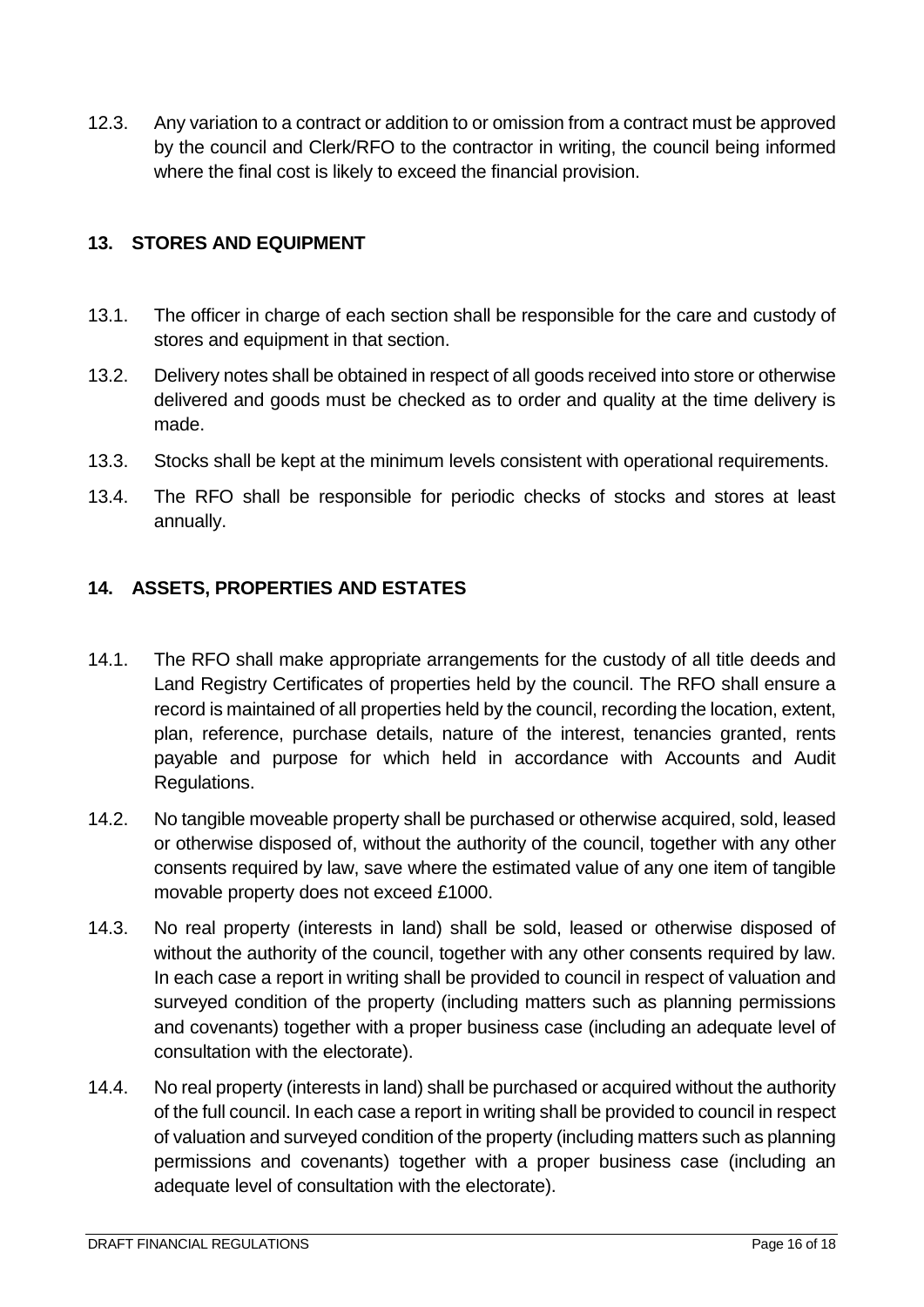- 14.5. Subject only to the limit set in Regulation 14.2 above, no tangible moveable property shall be purchased or acquired without the authority of the full council. In each case a report in writing shall be provided to council with a full business case.
- 14.6. The RFO shall ensure that an appropriate and accurate Register of Assets and Investments is kept up to date. The continued existence of tangible assets shown in the Register shall be verified at least annually, possibly in conjunction with a health and safety inspection of assets.

### <span id="page-16-0"></span>**15. INSURANCE**

- 15.1. Following the annual risk assessment (per Regulation 17), the RFO shall effect all insurances and negotiate all claims on the council's insurers [.
- 15.2. Service Area Managers shall give prompt notification to the RFO of all new risks, properties or vehicles which require to be insured and of any alterations affecting existing insurances.
- 15.3. The RFO shall keep a record of all insurances effected by the council and the property and risks covered thereby and annually review it.
- 15.4. The RFO shall be notified of any loss liability or damage or of any event likely to lead to a claim, and shall report these to council at the next available meeting.
- 15.5. All appropriate members and employees of the council shall be included in a suitable form of security or fidelity guarantee insurance which shall cover the maximum risk exposure as determined [] by the council, or duly delegated committee.

#### <span id="page-16-1"></span>**16. CHARITIES**

16.1. The council is sole managing trustee of a charitable body. The RFO shall ensure that separate accounts are kept of the funds held on charitable trusts and separate financial reports made in such form as shall be appropriate, in accordance with Charity Law and legislation, or as determined by the Charity Commission. The RFO shall arrange for any audit or independent examination as may be required by Charity Law or any Governing Document.

### <span id="page-16-2"></span>**17. RISK MANAGEMENT**

17.1. The council is responsible for putting in place arrangements for the management of risk. The RFO shall prepare, for approval by the council, risk management policy statements in respect of all activities of the council. Risk policy statements and consequential risk management arrangements shall be reviewed by the council at least annually.